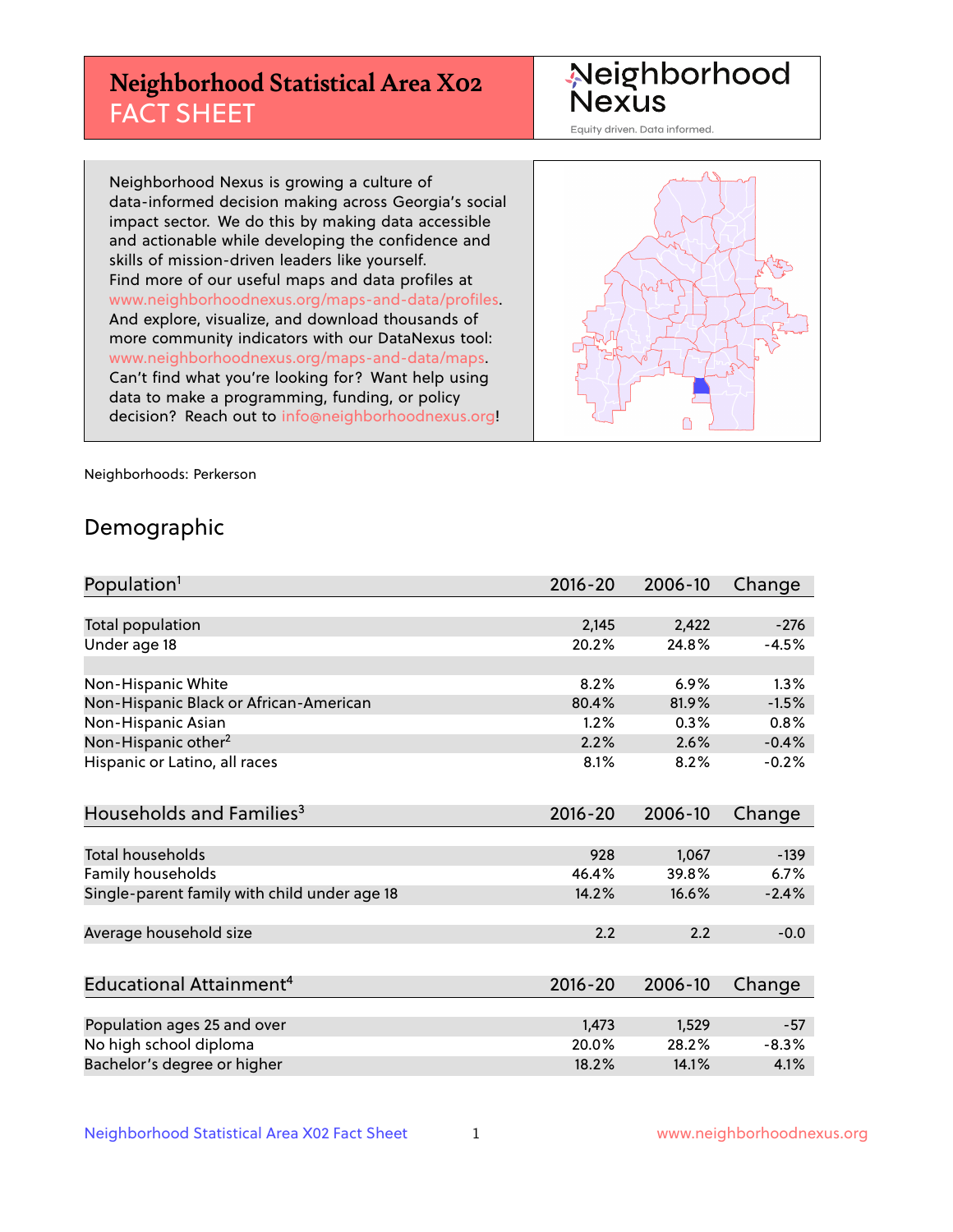# Change Measures, continued...

| Employment <sup>5</sup>                                                                               | $2016 - 20$  | 2006-10      | Change        |
|-------------------------------------------------------------------------------------------------------|--------------|--------------|---------------|
|                                                                                                       |              |              |               |
| Total workers residing in Neighborhood Statistical Area                                               | 933<br>26.7% | 837<br>34.8% | 96<br>$-8.1%$ |
| Workers with earnings \$1250/month or less                                                            | 46.5%        | 54.2%        | $-7.7%$       |
| Workers with earnings \$1251/month to \$3333/month<br>Workers with earnings greater than \$3333/month | 26.8%        | 11.0%        | 15.8%         |
|                                                                                                       |              |              |               |
| Total jobs located in Neighborhood Statistical Area                                                   | 421          | 614          | $-193$        |
| Jobs with earnings \$1250/month or less                                                               | 47.3%        | 55.5%        | $-8.3%$       |
| Jobs with earnings \$1251/month to \$3333/month                                                       | 34.2%        | 33.7%        | 0.5%          |
| Jobs with earnings greater than \$3333/month                                                          | 18.5%        | 10.7%        | 7.8%          |
|                                                                                                       |              |              |               |
| Jobs/workers ratio                                                                                    | 0.5          | 0.7          | $-0.3$        |
|                                                                                                       |              |              |               |
| Income and Poverty <sup>6</sup>                                                                       | 2016-20      | 2006-10      | Change        |
|                                                                                                       |              |              |               |
| Median household income                                                                               | \$23,950     | \$18,418     | \$5,532       |
| Population for whom poverty status is determined                                                      | 2,065        | 2,394        | $-329$        |
| Population below poverty                                                                              | 35.4%        | 39.1%        | $-3.7%$       |
|                                                                                                       |              |              |               |
| Housing <sup>7</sup>                                                                                  | 2016-20      | 2006-10      | Change        |
|                                                                                                       |              |              |               |
| Total housing units                                                                                   | 1,213        | 1,339        | $-126$        |
| Occupied housing units                                                                                | 76.5%        | 79.7%        | $-3.2%$       |
| Vacant housing units                                                                                  | 23.5%        | 20.3%        | 3.2%          |
|                                                                                                       |              |              |               |
| Occupied housing units                                                                                | 928          | 1,067        | $-139$        |
| Owner occupied housing units                                                                          | 26.2%        | 23.7%        | 2.5%          |
| Renter occupied housing units                                                                         | 73.8%        | 76.3%        | $-2.5%$       |
|                                                                                                       |              | 2006-10      |               |
| Access to a Vehicle <sup>8</sup>                                                                      | $2016 - 20$  |              | Change        |
| Occupied housing units                                                                                | 928          | 1,067        | $-139$        |
| No vehicle available                                                                                  | 36.7%        | 45.1%        | $-8.4%$       |
|                                                                                                       |              |              |               |
| Crime Rates, per 10,000 Population <sup>9</sup>                                                       | 2017-21      | 2012-16      | Change        |
|                                                                                                       |              |              |               |
| All Part I crimes                                                                                     | 1,057.3      | 1,338.4      | $-281.1$      |
| Violent crime                                                                                         | 176.2        | 252.5        | $-76.3$       |
| Murder                                                                                                | 5.6          | 3.6          | 2.0           |
| Robbery                                                                                               | 57.8         | 126.7        | $-68.9$       |
| Aggravated assault                                                                                    | 112.8        | 122.2        | $-9.3$        |
| Property crime                                                                                        | 881.1        | 1,085.9      | $-204.8$      |
| <b>Burglary</b>                                                                                       | 95.1         | 115.8        | $-20.7$       |
| Larceny                                                                                               | 632.1        | 690.5        | $-58.3$       |
| Vehicle theft                                                                                         | 153.8        | 279.6        | $-125.8$      |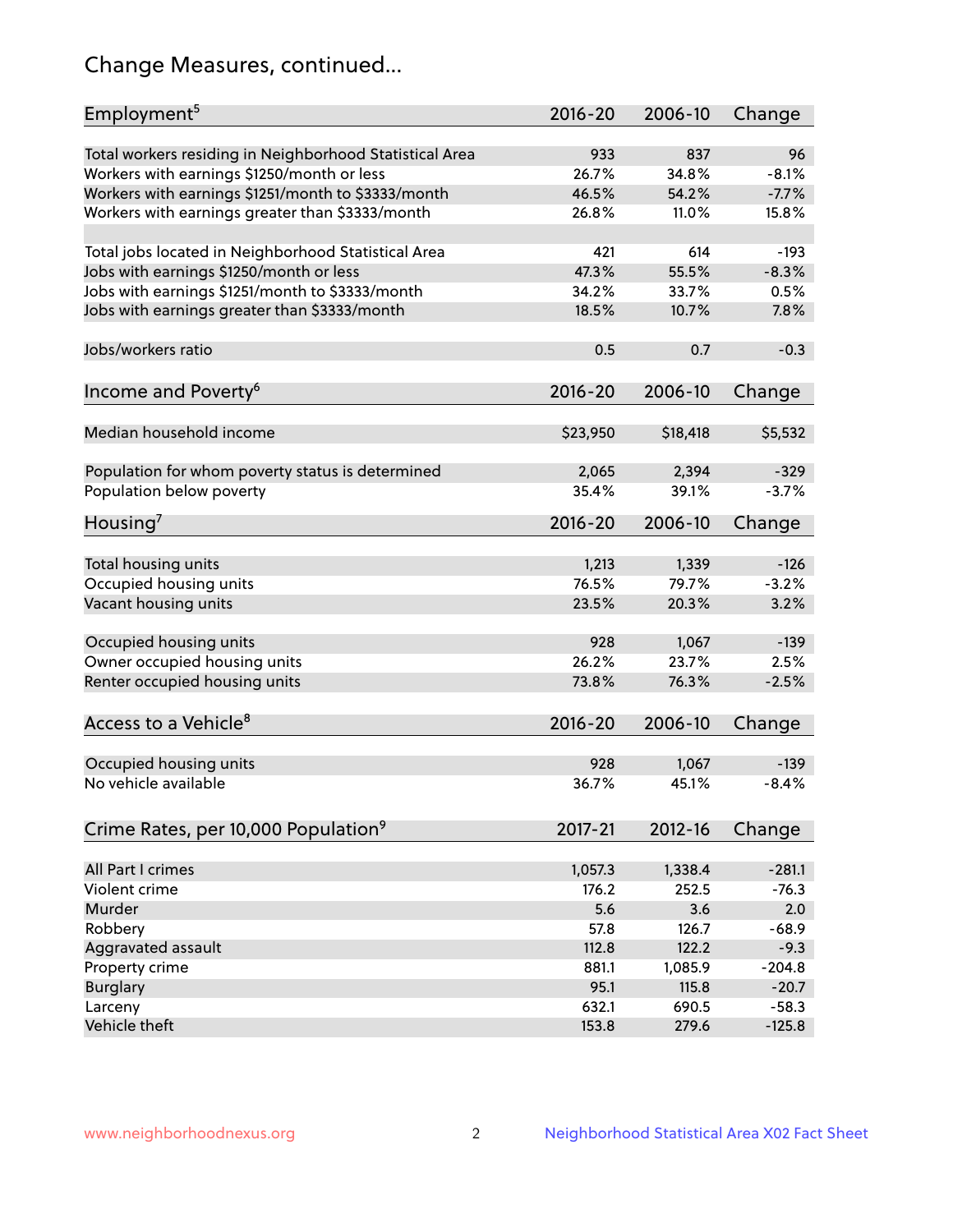# Current Data: Demographic

| Sex and Age, 2016-20 <sup>10</sup>                    | <b>Estimate</b> | Margin of Error |
|-------------------------------------------------------|-----------------|-----------------|
| Total population                                      | 2,145           | $\pm$ 535       |
| Male                                                  | 44.4%           | ±10.4%          |
| Female                                                | 55.6%           | $\pm$ 5.4%      |
| Under 5 years                                         | 6.2%            | $\pm$ 4.9%      |
| 5 to 9 years                                          | 5.8%            | $\pm 4.5\%$     |
| 10 to 14 years                                        | 4.6%            | $\pm$ 3.1%      |
| 15 to 19 years                                        | 7.2%            | $\pm$ 4.6%      |
| 20 to 24 years                                        | 7.6%            | $\pm$ 4.7%      |
| 25 to 34 years                                        | 16.5%           | $\pm$ 5.7%      |
| 35 to 44 years                                        | 9.6%            | $\pm 4.5\%$     |
| 45 to 54 years                                        | 11.3%           | $\pm$ 5.1%      |
| 55 to 59 years                                        | 7.3%            | $\pm$ 5.9%      |
| 60 to 64 years                                        | 5.7%            | $\pm$ 3.1%      |
| 65 to 74 years                                        | 10.9%           | $\pm 4.6\%$     |
| 75 to 84 years                                        | 4.5%            | $\pm$ 3.9%      |
| 85 years and over                                     | 2.7%            | $\pm 2.5\%$     |
| Median age (years)                                    | 36.9            | $\pm 2.6$       |
| Race and Ethnicity, 2016-20 <sup>11</sup>             | <b>Estimate</b> | Margin of Error |
| <b>Total population</b>                               | 2,145           | $\pm$ 535       |
| Hispanic or Latino (of any race)                      | 8.1%            | $\pm$ 9.5%      |
| Not Hispanic or Latino                                | 91.9%           | $\pm$ 32.0%     |
| White alone                                           | 8.2%            | $\pm$ 5.0%      |
| Black or African American alone                       | 80.4%           | $\pm$ 5.5%      |
| American Indian and Alaska Native alone               | 0.0%            | $\pm$ 0.5%      |
| Asian alone                                           | 1.2%            | $\pm 2.0\%$     |
| Native Hawaiian and other Pacific Islander alone      | 0.0%            | $\pm$ 0.5%      |
| Some other race alone                                 | 0.6%            | $\pm 1.3\%$     |
| Two or more races                                     | 1.6%            | $\pm 2.2\%$     |
| U.S. Citizenship Status, 2016-20 <sup>12</sup>        | <b>Estimate</b> | Margin of Error |
| Foreign-born population                               | 89              | $\pm$ 80        |
| Naturalized U.S. citizen                              | 50.3%           | ±32.2%          |
| Not a U.S. citizen                                    | 49.7%           | ±40.2%          |
| Citizen, Voting Age Population, 2016-20 <sup>13</sup> | <b>Estimate</b> | Margin of Error |
| Citizen, 18 and over population                       | 1,667           | $\pm 366$       |
| Male                                                  | 45.5%           | ±13.3%          |
| Female                                                | 54.5%           | $\pm$ 7.9%      |
|                                                       |                 |                 |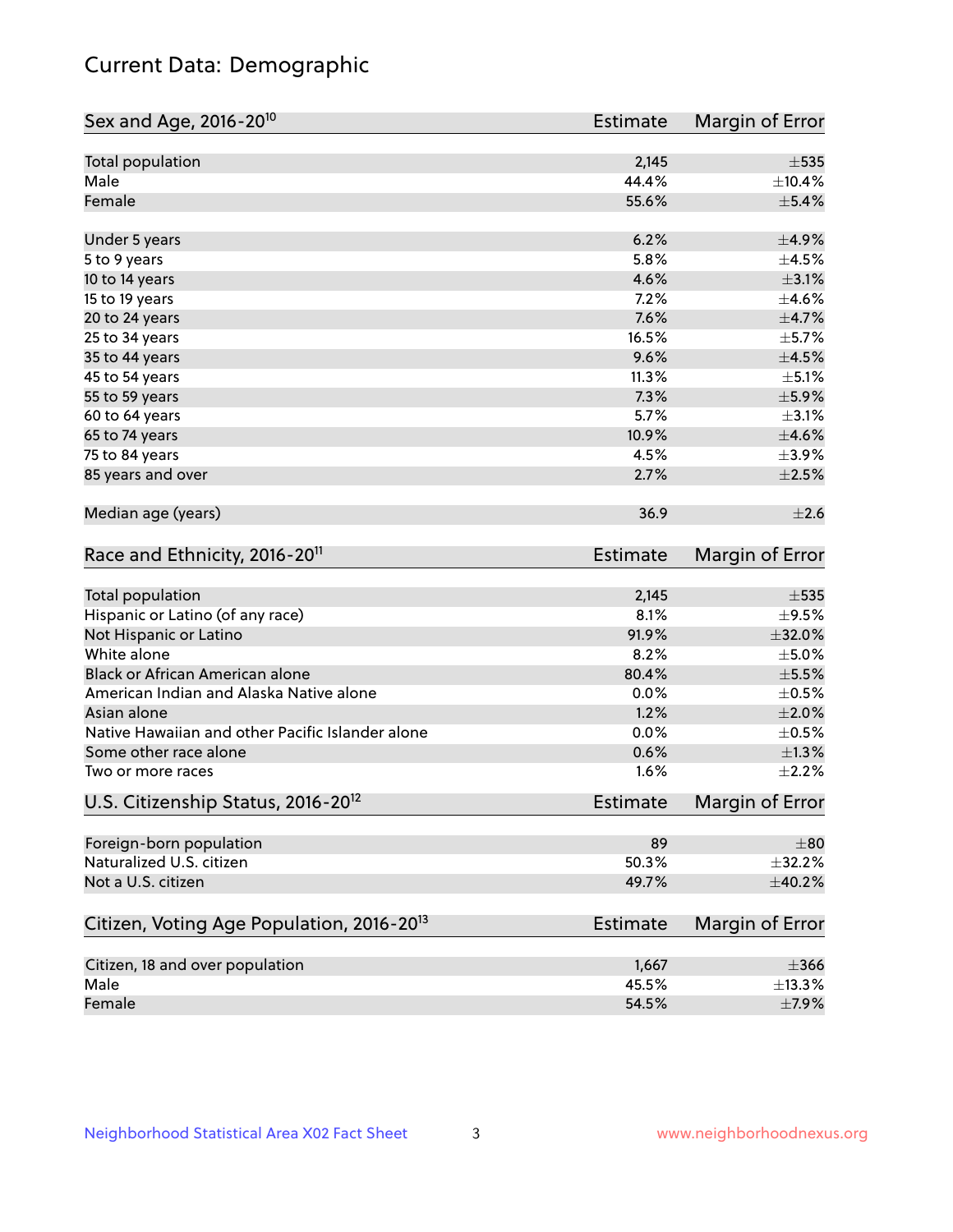# Current Data: Economic

| Income, 2016-20 <sup>14</sup>                           | Estimate | Margin of Error |
|---------------------------------------------------------|----------|-----------------|
|                                                         |          |                 |
| All households                                          | 928      | $\pm$ 182       |
| Less than \$10,000                                      | 17.3%    | $\pm$ 10.0%     |
| \$10,000 to \$14,999                                    | 13.3%    | $\pm$ 7.6%      |
| \$15,000 to \$24,999                                    | 20.8%    | ±11.2%          |
| \$25,000 to \$34,999                                    | 15.0%    | ±11.3%          |
| \$35,000 to \$49,999                                    | 11.8%    | $\pm$ 8.9%      |
| \$50,000 to \$74,999                                    | 8.1%     | $\pm$ 6.4%      |
| \$75,000 to \$99,999                                    | 4.9%     | $\pm$ 5.3%      |
| \$100,000 to \$149,999                                  | 4.1%     | $\pm$ 4.9%      |
| \$150,000 to \$199,999                                  | 3.0%     | $\pm$ 3.4%      |
| \$200,000 or more                                       | 1.7%     | $\pm$ 3.5%      |
| Median household income (dollars)                       | \$23,950 | $\pm$ 4,923     |
| Mean household income (dollars)                         | \$39,789 | ±10,699         |
| Households with earnings                                | 62.8%    | $\pm$ 8.8%      |
| Mean earnings (dollars)                                 | \$47,931 | ±16,451         |
| Households with Social Security                         | 38.3%    | ±12.3%          |
| Mean Social Security income (dollars)                   | \$10,851 | $\pm$ 1,793     |
| Households with retirement income                       | 14.5%    | $\pm$ 9.5%      |
| Mean retirement income (dollars)                        | \$17,660 | $\pm 2,899$     |
| Households with Supplemental Security Income            | 16.6%    | $\pm$ 7.7%      |
| Mean Supplemental Security Income (dollars)             | \$9,820  | $\pm 2,595$     |
| Households with cash public assistance income           | 8.5%     | $\pm$ 9.2%      |
| Mean cash public assistance income (dollars)            | \$1,744  | $\pm$ 1,205     |
| Households with Food Stamp/SNAP benefits in the past 12 | 41.5%    | $\pm$ 15.6%     |
| months                                                  |          |                 |
| Family households                                       | 431      | $\pm$ 137       |
| Less than \$10,000                                      | 10.2%    | $\pm$ 11.2%     |
| \$10,000 to \$14,999                                    | 9.2%     | $\pm$ 8.2%      |
| \$15,000 to \$24,999                                    | 14.0%    | $\pm$ 12.1%     |
| \$25,000 to \$34,999                                    | 18.2%    | $\pm$ 14.0%     |
| \$35,000 to \$49,999                                    | 15.1%    | $\pm$ 15.5%     |
| \$50,000 to \$74,999                                    | 10.3%    | $\pm$ 10.6%     |
| \$75,000 to \$99,999                                    | 11.1%    | ±10.8%          |
| \$100,000 to \$149,999                                  | 4.4%     | $\pm$ 7.8%      |
| \$150,000 to \$199,999                                  | 3.8%     | $\pm$ 5.6%      |
| \$200,000 or more                                       | 3.7%     | $\pm$ 7.5%      |
| Median family income (dollars)                          | \$34,256 | $\pm$ 7,000     |
| Mean family income (dollars)                            | \$54,425 | ±21,528         |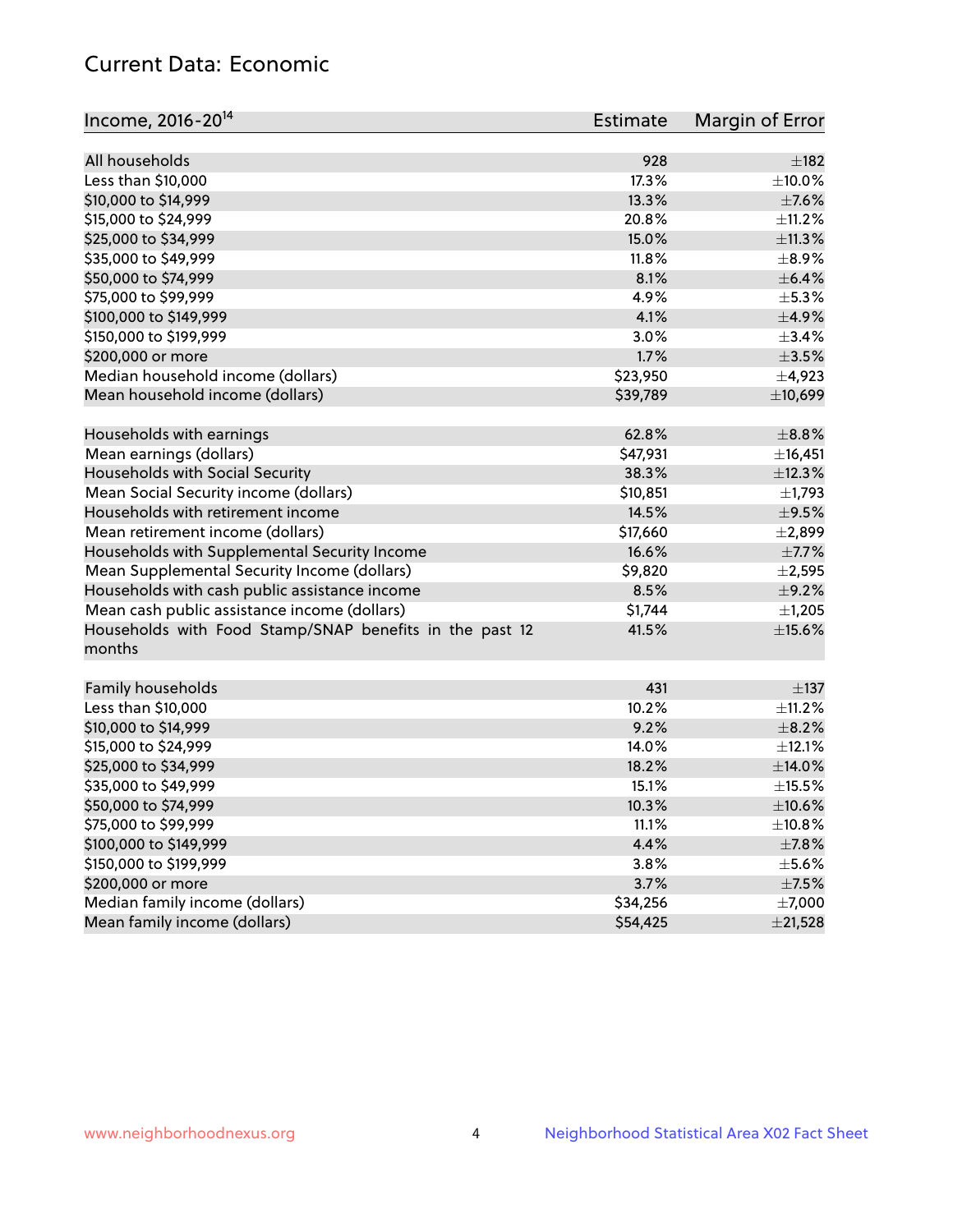# Current Data: Economic, continued...

| Income, 2016-20, continued <sup>15</sup>                                                   | <b>Estimate</b> | <b>Margin of Error</b> |
|--------------------------------------------------------------------------------------------|-----------------|------------------------|
|                                                                                            |                 |                        |
| Nonfamily households                                                                       | 497             | $\pm 150$              |
| Median nonfamily income (dollars)                                                          | \$17,558        | ±2,334                 |
| Mean nonfamily income (dollars)                                                            | \$26,532        | ±8,619                 |
| Median earnings for workers (dollars)                                                      | \$21,088        | ±3,171                 |
| Median earnings for male full-time, year-round workers                                     | \$31,358        | ±10,121                |
| (dollars)                                                                                  |                 |                        |
| Median earnings for female full-time, year-round workers<br>(dollars)                      | \$31,125        | ±6,648                 |
| Per capita income (dollars)                                                                | \$18,762        | ±3,493                 |
|                                                                                            |                 |                        |
| Families Below Poverty Level, 2016-20 <sup>16</sup>                                        | <b>Estimate</b> | <b>Margin of Error</b> |
| <b>All Families</b>                                                                        | 431             |                        |
|                                                                                            |                 | $\pm$ 137              |
| Percent below poverty                                                                      | 26.2%           | ±14.8%                 |
| Families with related children under 18 years                                              | 182             | $\pm$ 91               |
| Percent below poverty                                                                      | 39.2%           | ±24.7%                 |
| Families with related children under 5 years only                                          | 29              | $\pm$ 43               |
| Percent below poverty                                                                      | 49.8%           | ±88.0%                 |
| Married couple families                                                                    | 130             | $\pm$ 79               |
| Percent below poverty                                                                      | 14.3%           | ±21.7%                 |
| Married couple families with related children under 18 years                               | 25              | $\pm$ 34               |
| Percent below poverty                                                                      | 30.8%           | ±92.2%                 |
| Married couple families with related children under 5 years                                | 10              | ±21                    |
| Percent below poverty                                                                      | $0.0\%$         | ±119.4%                |
|                                                                                            |                 |                        |
| Families with female householder, no spouse present                                        | 252             | ±110                   |
| Percent below poverty                                                                      | 32.3%           | $\pm$ 18.6%            |
| Families with female householder, no spouse present with                                   | 136             | $\pm 77$               |
| related children under 18 years                                                            |                 |                        |
| Percent below poverty                                                                      | 43.5%           | ±24.7%                 |
| Families with female householder, no spouse present with<br>related children under 5 years | 14              | $\pm$ 31               |
| Percent below poverty                                                                      | 100.0%          | $±$ 296.7%             |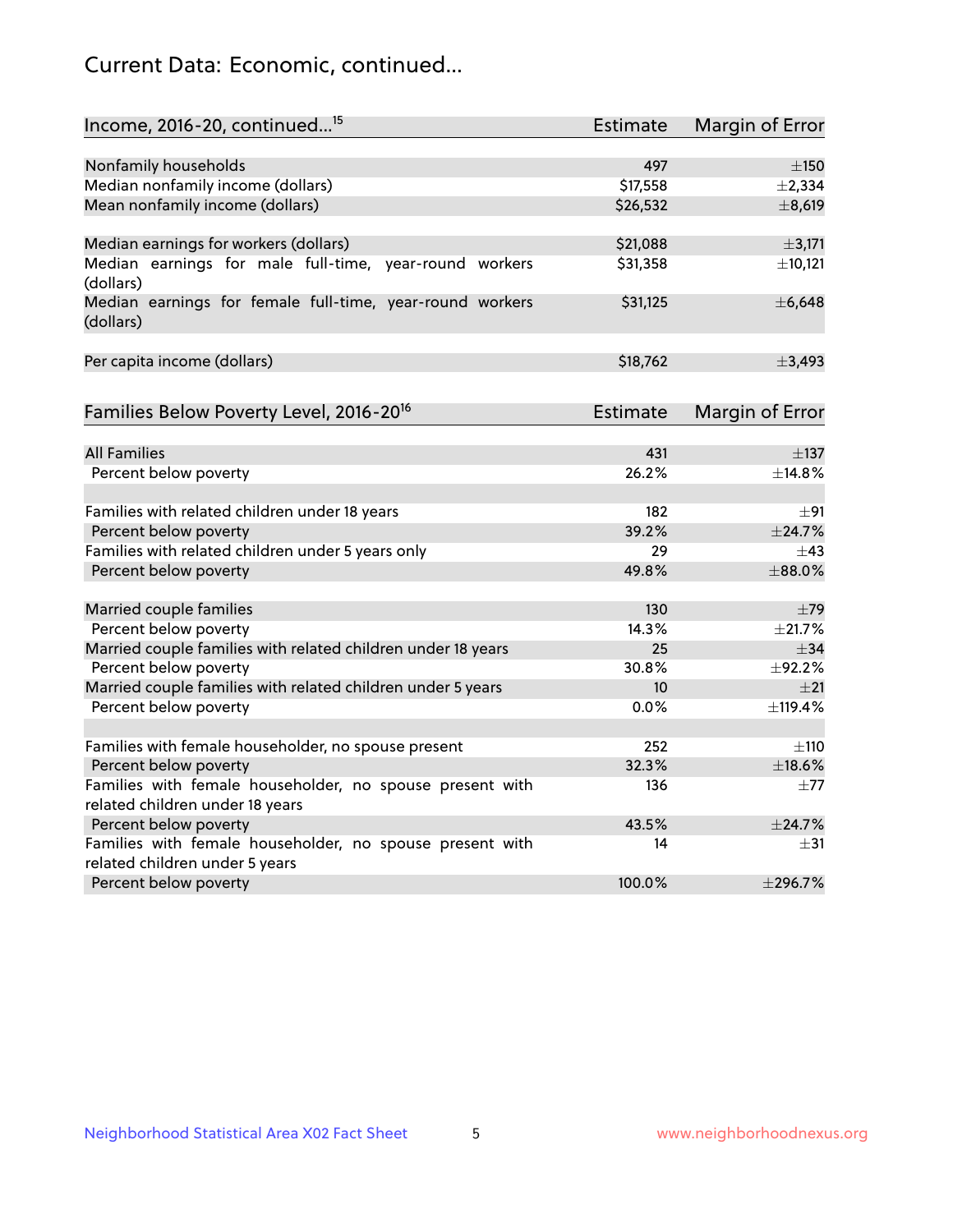# Current Data: Economic, continued...

| People Below Poverty Level, 2016-20 <sup>17</sup> | <b>Estimate</b> | Margin of Error |
|---------------------------------------------------|-----------------|-----------------|
|                                                   |                 |                 |
| Total population                                  | 2,065           | $\pm$ 529       |
| Percent below poverty                             | 35.4%           | ±16.0%          |
| Population under 18 years                         | 422             | $\pm$ 187       |
| Percent below poverty                             | 44.6%           | ±29.0%          |
| Population 18 years and over                      | 1,643           | $\pm$ 341       |
| Percent below poverty                             | 33.0%           | ±11.2%          |
| Population 18 to 64 years                         | 1,289           | $\pm$ 306       |
| Percent below poverty                             | 33.7%           | ±13.4%          |
| Population 65 years and over                      | 354             | ±150            |
| Percent below poverty                             | 30.5%           | ±17.1%          |

| Poverty by Race/Ethnicity, 2016-20 <sup>18</sup> | <b>Estimate</b> | Margin of Error |
|--------------------------------------------------|-----------------|-----------------|
|                                                  |                 |                 |
| Non-Hispanic White population                    | 156             | ±115            |
| Percent below poverty                            | 31.2%           | ±32.4%          |
| <b>Black population</b>                          | 1,722           | $\pm$ 449       |
| Percent below poverty                            | 37.6%           | $\pm$ 17.4%     |
| Asian population                                 | 23              | $\pm$ 43        |
| Percent below poverty                            | 63.6%           | ±32.3%          |
| Hispanic or Latino population                    | 170             | $\pm 207$       |
| Percent below poverty                            | 7.1%            | ±41.8%          |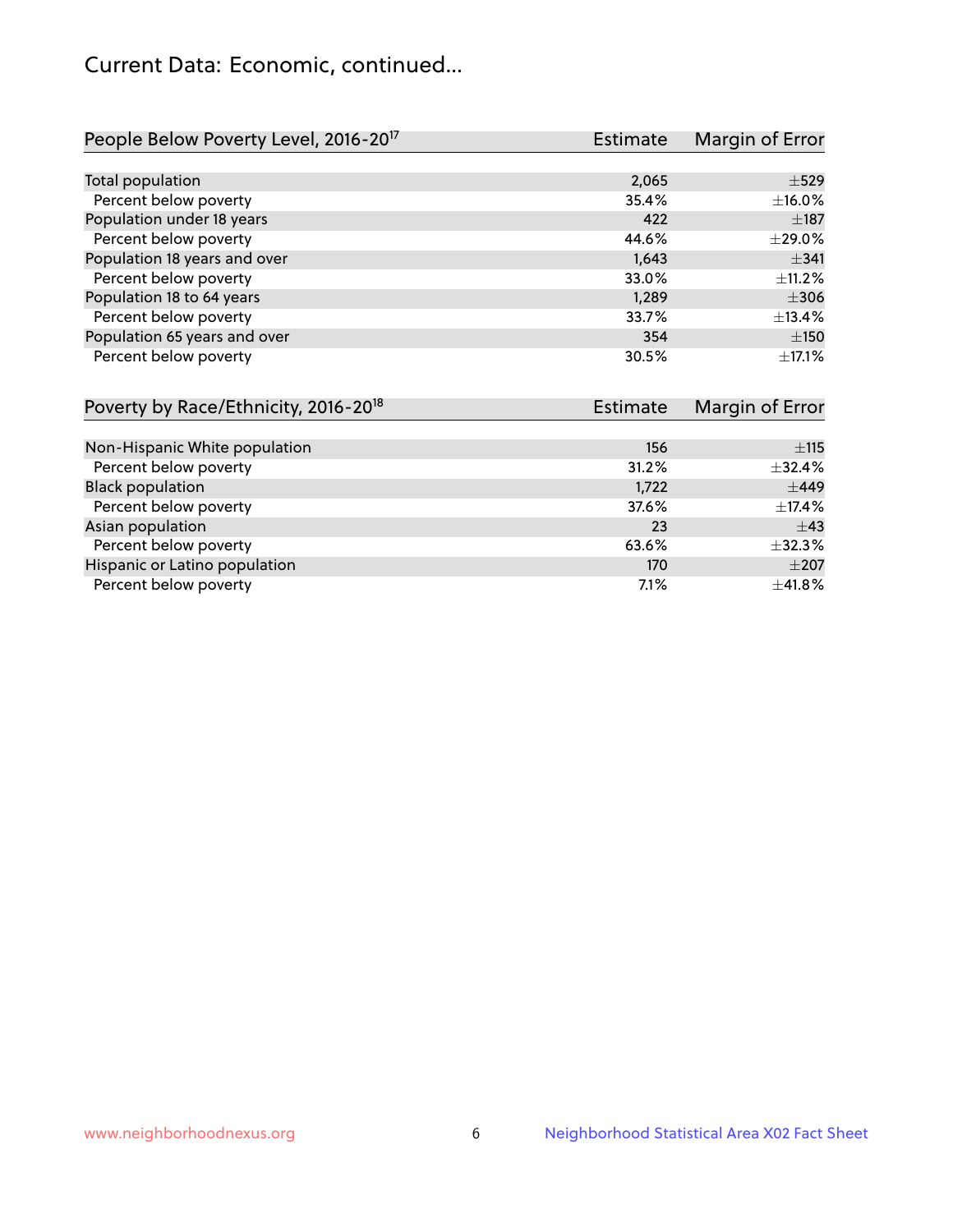# Current Data: Employment

| Employment Status, 2016-20 <sup>19</sup>                      | <b>Estimate</b> | Margin of Error |
|---------------------------------------------------------------|-----------------|-----------------|
|                                                               |                 |                 |
| Population 16 years and over                                  | 1,738           | $\pm$ 423       |
| In labor force                                                | 53.5%           | $\pm 4.6\%$     |
| Civilian labor force                                          | 53.5%           | $\pm 4.6\%$     |
| Employed                                                      | 48.5%           | $\pm$ 6.1%      |
| Unemployed                                                    | 4.9%            | $\pm$ 5.3%      |
| <b>Armed Forces</b>                                           | 0.0%            | $\pm 3.0\%$     |
| Not in labor force                                            | 46.5%           | $\pm$ 8.1%      |
| Civilian labor force                                          | 929             | $\pm 240$       |
| <b>Unemployment Rate</b>                                      | 9.2%            | ±9.8%           |
|                                                               |                 |                 |
| Females 16 years and over                                     | 955             | $\pm$ 249       |
| In labor force                                                | 56.8%           | $\pm$ 11.3%     |
| Civilian labor force                                          | 56.8%           | ±11.3%          |
| Employed                                                      | 52.1%           | ±12.0%          |
| Own children of the householder under 6 years                 | 143             | $\pm$ 123       |
| All parents in family in labor force                          | 80.3%           | ±40.8%          |
|                                                               |                 |                 |
| Own children of the householder 6 to 17 years                 | 261             | ±152            |
| All parents in family in labor force                          | 81.2%           | ±22.3%          |
|                                                               |                 |                 |
| Industry, 2016-20 <sup>20</sup>                               | Estimate        | Margin of Error |
| Civilian employed population 16 years and over                | 843             | $\pm 231$       |
| Agriculture, forestry, fishing and hunting, and mining        | 0.7%            | $\pm 2.7\%$     |
| Construction                                                  | 8.2%            | $\pm 10.1\%$    |
| Manufacturing                                                 | 3.9%            | $\pm$ 5.4%      |
| Wholesale trade                                               | 1.5%            | $\pm 2.7\%$     |
| Retail trade                                                  | 12.7%           | ±12.4%          |
| Transportation and warehousing, and utilities                 | 11.3%           | $\pm$ 8.8%      |
| Information                                                   | 3.2%            | $\pm$ 5.3%      |
| Finance and insurance, and real estate and rental and leasing | 8.5%            | $\pm$ 5.7%      |
| Professional, scientific, and management, and administrative  | 11.7%           | $\pm$ 8.3%      |
| and waste management services                                 |                 |                 |
| Educational services, and health care and social assistance   | 15.1%           | $\pm$ 9.5%      |
| Arts, entertainment, and recreation, and accommodation and    | 15.1%           | $\pm$ 10.1%     |
| food services                                                 |                 |                 |
| Other services, except public administration                  | 4.0%            | $\pm$ 5.0%      |
| Public administration                                         | 4.3%            | $\pm$ 5.1%      |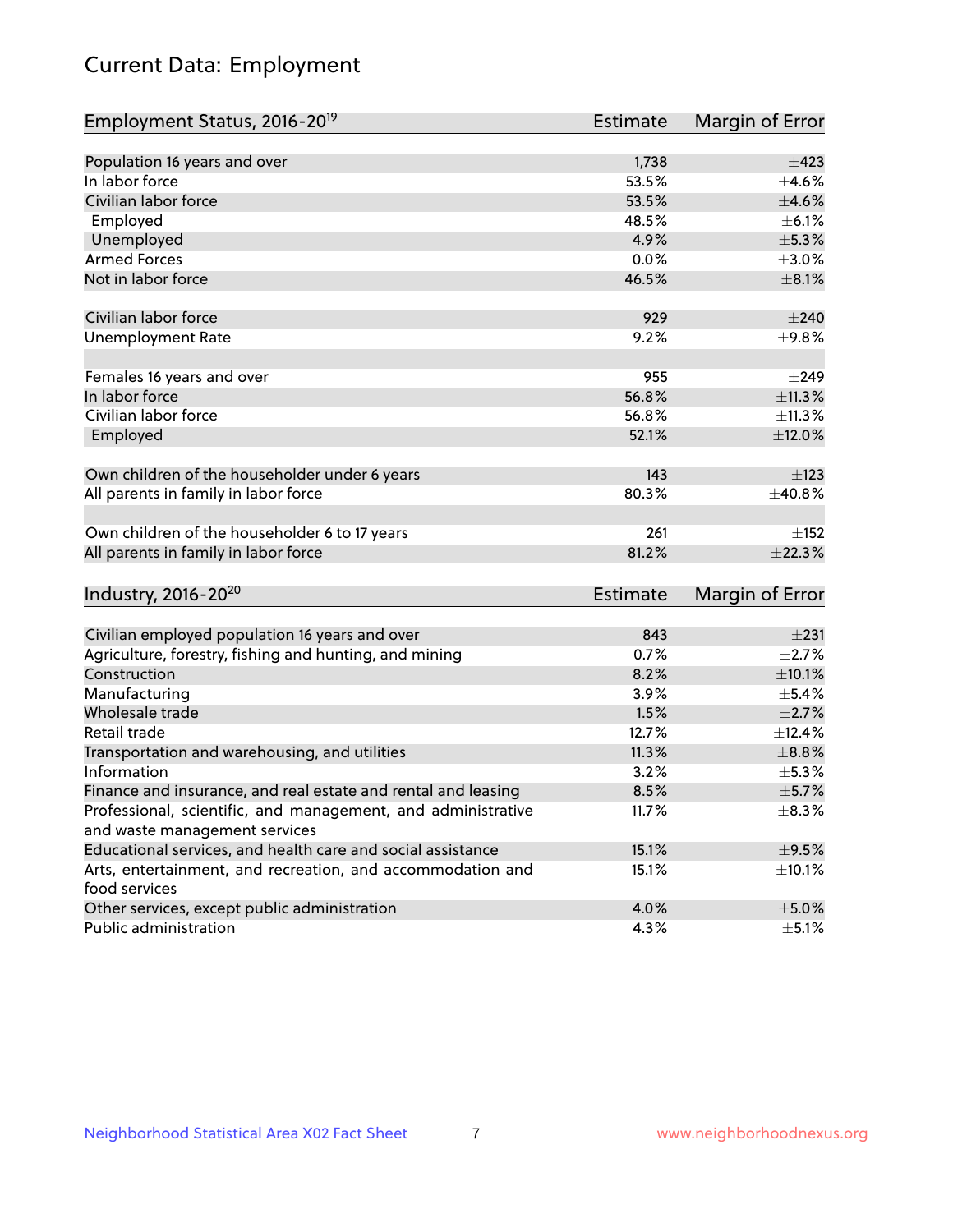# Current Data: Employment, continued...

| Occupation, 2016-20 <sup>21</sup>                                                                                | Estimate | Margin of Error |
|------------------------------------------------------------------------------------------------------------------|----------|-----------------|
| Civilian employed population 16 years and over                                                                   | 843      | $\pm 231$       |
| Management, business, science, and arts occupations                                                              | 23.2%    | $\pm$ 9.6%      |
| Service occupations                                                                                              | 27.4%    | ±14.3%          |
| Sales and office occupations                                                                                     | 23.5%    | $\pm$ 9.4%      |
| Natural resources, construction, and maintenance occupations                                                     | 8.4%     | $\pm 10.1\%$    |
| Production, transportation, and material moving occupations                                                      | 17.5%    | $\pm 10.5\%$    |
| Class of Worker, 2016-20 <sup>22</sup>                                                                           | Estimate | Margin of Error |
| Civilian employed population 16 years and over                                                                   | 843      | ±231            |
| Private wage and salary workers                                                                                  | 82.0%    | $\pm$ 8.4%      |
| Government workers                                                                                               | 12.9%    | $\pm$ 9.2%      |
| Self-employed in own not incorporated business workers                                                           | 3.5%     | $\pm$ 3.8%      |
| Unpaid family workers                                                                                            | 1.6%     | $\pm$ 6.2%      |
| Job Flows, 2019 <sup>23</sup>                                                                                    |          | 2019            |
|                                                                                                                  |          |                 |
| Total Jobs in Neighborhood Statistical Area                                                                      |          | 421             |
| Held by residents of Neighborhood Statistical Area                                                               |          | 0.5%            |
| Held by non-residents of Neighborhood Statistical Area                                                           |          | 99.5%           |
| Jobs by Industry Sector, 2019 <sup>24</sup>                                                                      |          | 2019            |
| Total Jobs in Neighborhood Statistical Area                                                                      |          | 421             |
| <b>Goods Producing sectors</b>                                                                                   |          | 0.0%            |
| Trade, Transportation, and Utilities sectors                                                                     |          | 21.6%           |
| All Other Services sectors                                                                                       |          | 78.4%           |
| Total Jobs in Neighborhood Statistical<br>held<br>by<br>Area<br>Neighborhood Statistical Area residents          |          | $\overline{2}$  |
| <b>Goods Producing sectors</b>                                                                                   |          | 0.0%            |
| Trade, Transportation, and Utilities sectors                                                                     |          | 0.0%            |
| All Other Services sectors                                                                                       |          | 100.0%          |
| Jobs by Earnings, 2019 <sup>25</sup>                                                                             |          | 2019            |
| Total Jobs in Neighborhood Statistical Area                                                                      |          | 421             |
| Jobs with earnings \$1250/month or less                                                                          |          | 47.3%           |
| Jobs with earnings \$1251/month to \$3333/month                                                                  |          | 34.2%           |
| Jobs with earnings greater than \$3333/month                                                                     |          | 18.5%           |
| Neighborhood Statistical<br>Jobs<br>in<br>held<br>by<br>Total<br>Area<br>Neighborhood Statistical Area residents |          | 2               |
| Jobs with earnings \$1250/month or less                                                                          |          | 100.0%          |
| Jobs with earnings \$1251/month to \$3333/month                                                                  |          | 0.0%            |
| Jobs with earnings greater than \$3333/month                                                                     |          | 0.0%            |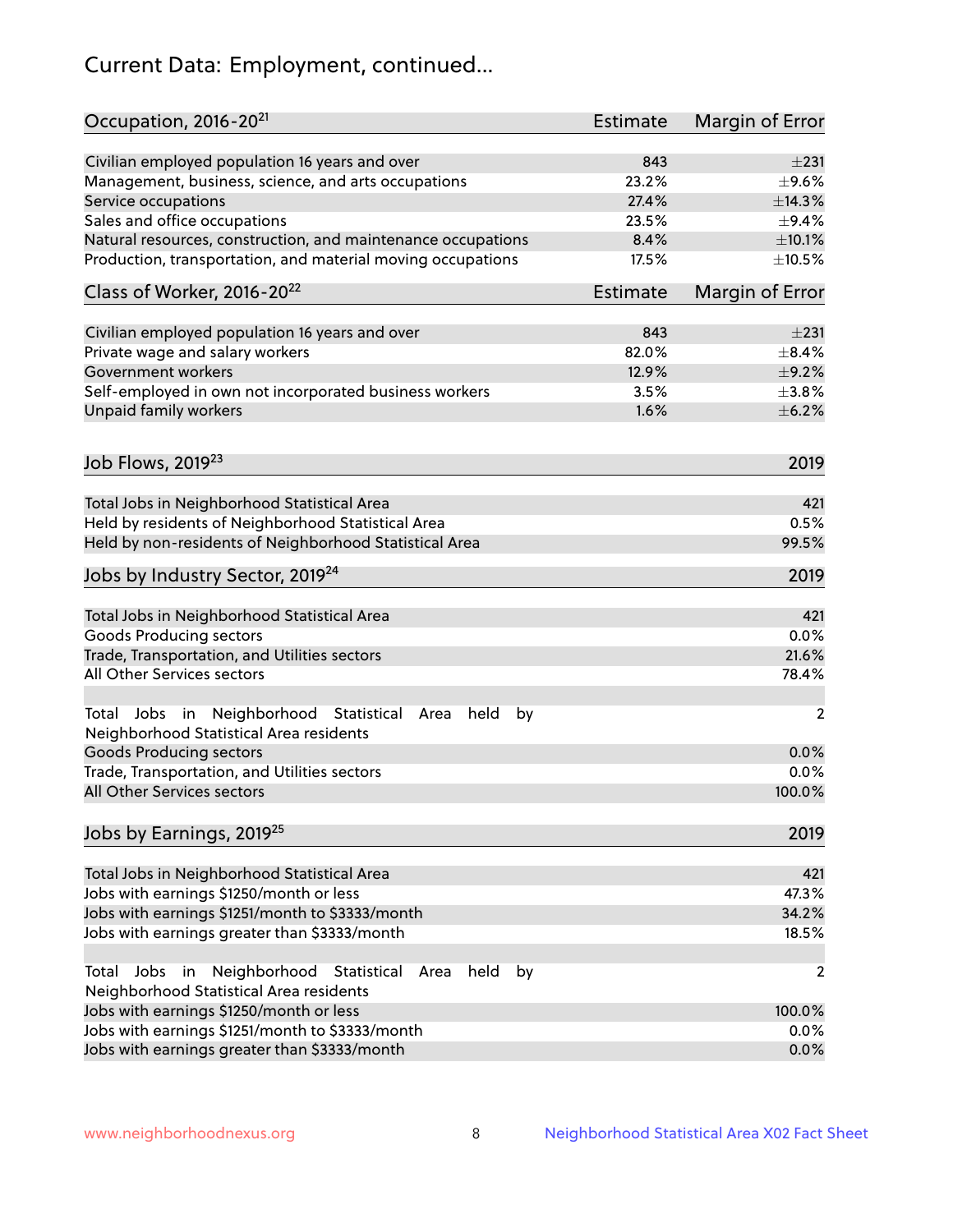# Current Data: Employment, continued...

| Jobs by Age of Worker, 2019 <sup>26</sup>                                                      | 2019  |
|------------------------------------------------------------------------------------------------|-------|
|                                                                                                |       |
| Total Jobs in Neighborhood Statistical Area                                                    | 421   |
| Jobs with workers age 29 or younger                                                            | 22.1% |
| Jobs with workers age 30 to 54                                                                 | 56.5% |
| Jobs with workers age 55 or older                                                              | 21.4% |
|                                                                                                |       |
| Total Jobs in Neighborhood Statistical Area held by<br>Neighborhood Statistical Area residents | 2     |
| Jobs with workers age 29 or younger                                                            | 50.0% |
| Jobs with workers age 30 to 54                                                                 | 50.0% |
| Jobs with workers age 55 or older                                                              | 0.0%  |

### Current Data: Education

| School Enrollment, 2016-20 <sup>27</sup>       | <b>Estimate</b> | Margin of Error |
|------------------------------------------------|-----------------|-----------------|
|                                                |                 |                 |
| Population 3 years and over enrolled in school | 512             | $\pm 222$       |
| Nursery school, preschool                      | 6.1%            | $\pm$ 8.3%      |
| Kindergarten                                   | 6.2%            | $\pm$ 8.6%      |
| Elementary school (grades 1-8)                 | 34.0%           | $\pm$ 15.9%     |
| High school (grades 9-12)                      | 27.7%           | $\pm$ 15.2%     |
| College or graduate school                     | 26.0%           | $+11.5%$        |

| Educational Attainment, 2016-20 <sup>28</sup> | <b>Estimate</b> | Margin of Error |
|-----------------------------------------------|-----------------|-----------------|
|                                               |                 |                 |
| Population 25 years and over                  | 1,473           | $\pm$ 325       |
| Less than 9th grade                           | 4.8%            | $\pm$ 6.0%      |
| 9th to 12th grade, no diploma                 | 15.2%           | $\pm$ 6.1%      |
| High school graduate (includes equivalency)   | 33.7%           | $\pm$ 11.4%     |
| Some college, no degree                       | 20.8%           | $\pm$ 8.6%      |
| Associate's degree                            | 7.4%            | $\pm$ 5.5%      |
| Bachelor's degree                             | 11.4%           | $\pm$ 5.5%      |
| Graduate or professional degree               | 6.8%            | $\pm$ 5.0%      |
|                                               |                 |                 |
| Percent high school graduate or higher        | 80.0%           | $\pm$ 8.0%      |
| Percent bachelor's degree or higher           | 18.2%           | $\pm$ 6.9%      |
|                                               |                 |                 |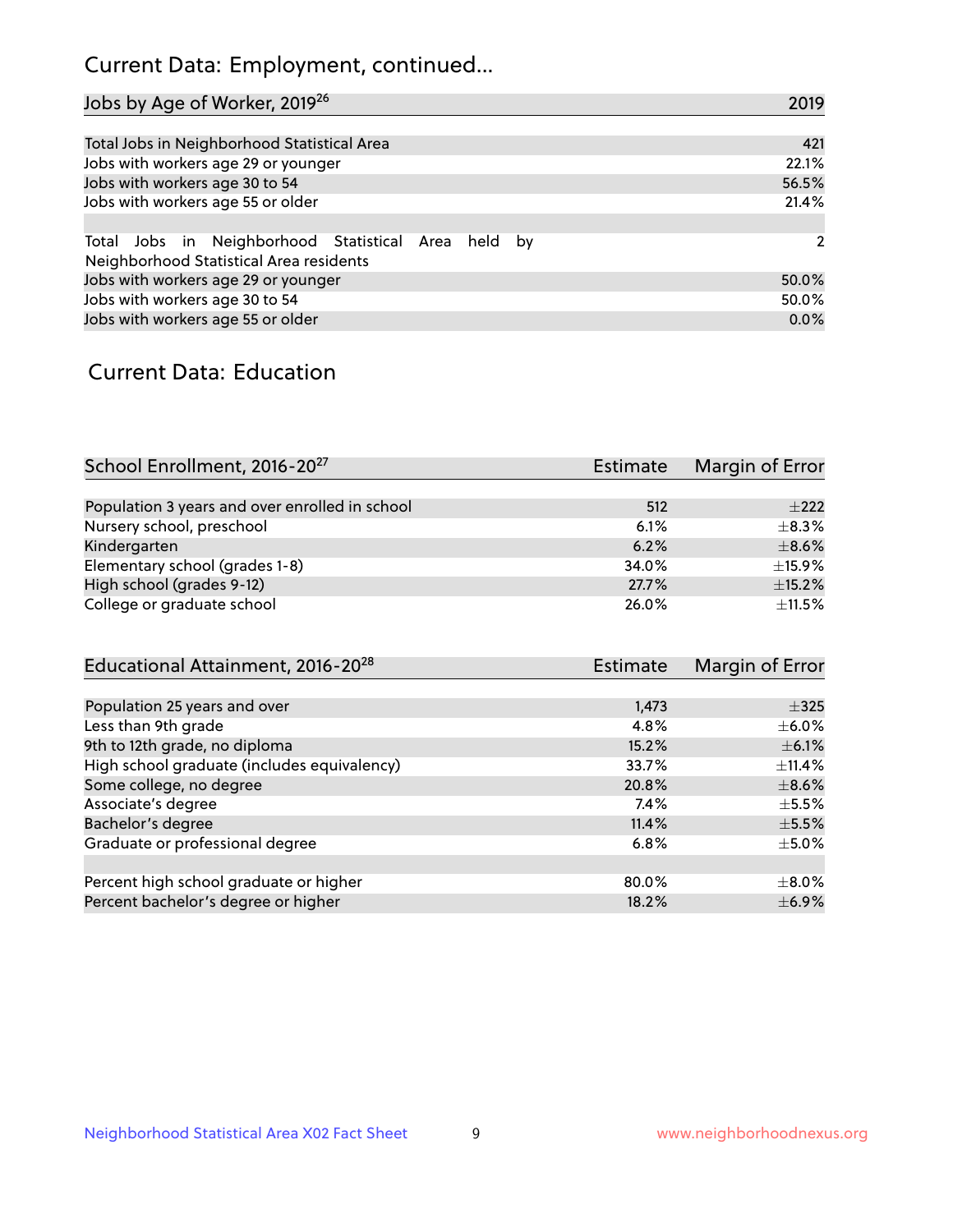# Current Data: Housing

| Households by Type, 2016-20 <sup>29</sup>            | <b>Estimate</b> | Margin of Error |
|------------------------------------------------------|-----------------|-----------------|
|                                                      |                 |                 |
| Total households                                     | 928             | $\pm$ 182       |
| Family households (families)                         | 46.4%           | ±11.6%          |
| With own children under 18 years                     | 17.7%           | $\pm 8.0\%$     |
| Married-couple family                                | 14.0%           | ±7.8%           |
| With own children of the householder under 18 years  | 2.6%            | $\pm 3.5\%$     |
| Male householder, no spouse present, family          | 5.3%            | $\pm$ 4.4%      |
| With own children of the householder under 18 years  | 1.2%            | $\pm 2.7\%$     |
| Female householder, no spouse present, family        | 27.1%           | $\pm$ 9.6%      |
| With own children of the householder under 18 years  | 13.9%           | $\pm$ 7.0%      |
| Nonfamily households                                 | 53.6%           | ±12.2%          |
| Householder living alone                             | 48.9%           | ±11.6%          |
| 65 years and over                                    | 22.0%           | $\pm$ 10.6%     |
|                                                      |                 |                 |
| Households with one or more people under 18 years    | 19.6%           | $\pm$ 8.7%      |
| Households with one or more people 65 years and over | 34.6%           | ±11.6%          |
|                                                      |                 |                 |
| Average household size                               | 2.16            | $\pm$ 0.37      |
| Average family size                                  | 3.29            | $\pm$ 0.26      |
| Housing Occupancy, 2016-20 <sup>30</sup>             | <b>Estimate</b> | Margin of Error |
|                                                      |                 |                 |
| Total housing units                                  | 1,213           | ±150            |
| Occupied housing units                               | 76.5%           | ±11.7%          |
| Vacant housing units                                 | 23.5%           | $\pm$ 8.7%      |
| Homeowner vacancy rate                               | 0.0             | ±4.8            |
| Rental vacancy rate                                  | 13.8            | $\pm$ 9.7       |
| Units in Structure, 2016-20 <sup>31</sup>            | Estimate        | Margin of Error |
|                                                      |                 |                 |
| Total housing units                                  | 1,213           | $\pm 150$       |
| 1-unit, detached                                     | 42.6%           | $\pm$ 6.2%      |
| 1-unit, attached                                     | 1.2%            | $\pm 1.3\%$     |
| 2 units                                              | 1.2%            | $\pm 2.8\%$     |
|                                                      | 6.3%            | $\pm$ 6.5%      |
| 3 or 4 units                                         |                 |                 |
| 5 to 9 units                                         | 11.8%           | $\pm$ 6.6%      |
| 10 to 19 units                                       | 6.5%            | $\pm 4.5\%$     |
| 20 or more units                                     | 28.3%           | ±10.2%          |
| Mobile home                                          | 2.2%            | ±4.3%           |
| Boat, RV, van, etc.                                  | $0.0\%$         | $\pm 1.0\%$     |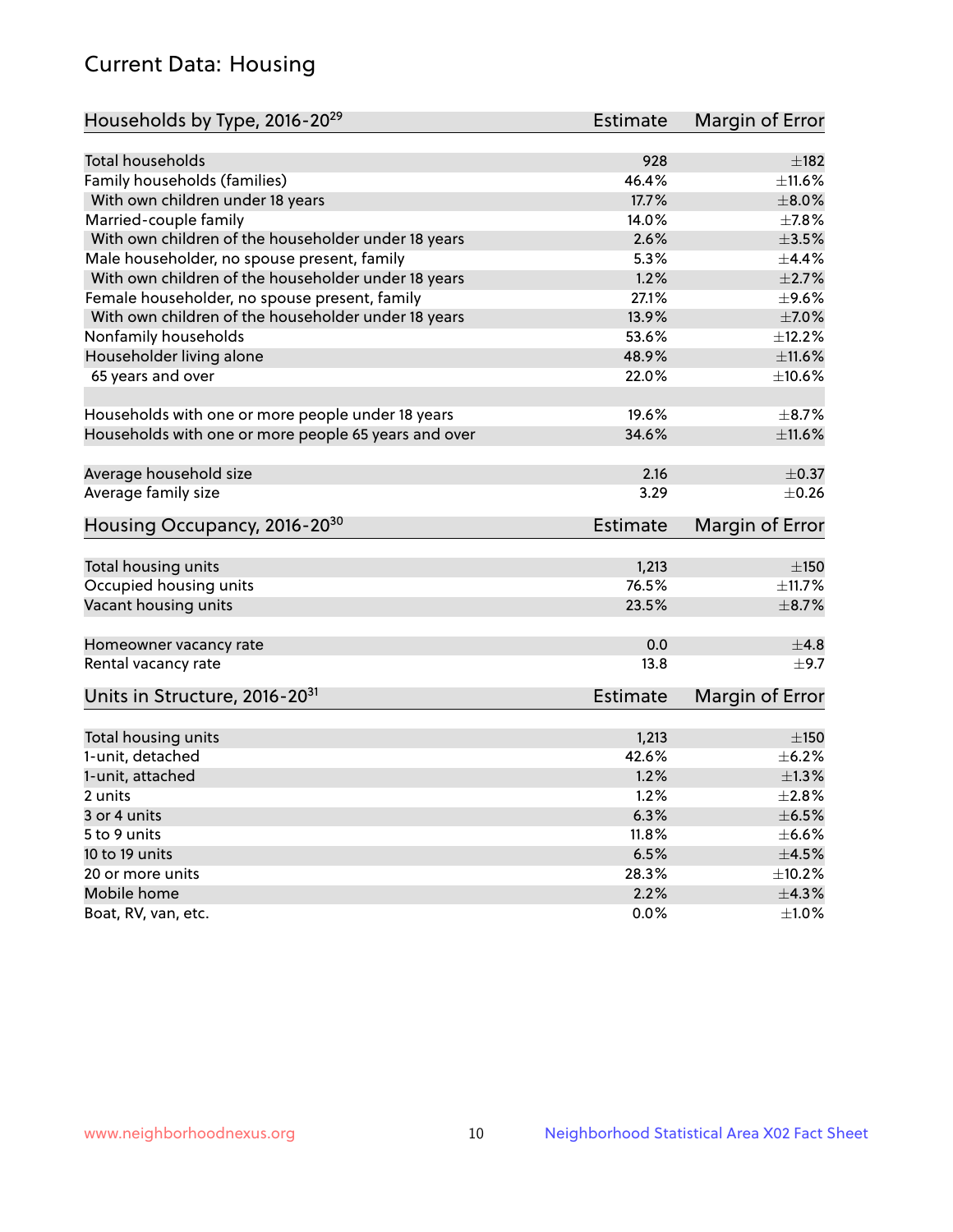# Current Data: Housing, continued...

| Year Structure Built, 2016-20 <sup>32</sup>    | Estimate        | <b>Margin of Error</b> |
|------------------------------------------------|-----------------|------------------------|
| Total housing units                            | 1,213           | $\pm$ 150              |
| Built 2014 or later                            | 0.8%            | $\pm 2.0\%$            |
| Built 2010 to 2013                             | 2.8%            | ±4.3%                  |
| Built 2000 to 2009                             | 15.2%           | ±6.9%                  |
| Built 1990 to 1999                             | 3.0%            | $\pm$ 5.1%             |
| Built 1980 to 1989                             | 4.4%            | ±4.3%                  |
| Built 1970 to 1979                             | 15.8%           | $\pm$ 9.6%             |
| Built 1960 to 1969                             | 20.1%           | $\pm$ 8.7%             |
| Built 1950 to 1959                             | 30.2%           | ±7.4%                  |
| Built 1940 to 1949                             | 4.1%            | $\pm$ 4.5%             |
| Built 1939 or earlier                          | 3.5%            | $\pm$ 3.5%             |
| Housing Tenure, 2016-2033                      | Estimate        | Margin of Error        |
| Occupied housing units                         | 928             | ±182                   |
| Owner-occupied                                 | 26.2%           | $\pm$ 8.9%             |
| Renter-occupied                                | 73.8%           | ±15.3%                 |
| Average household size of owner-occupied unit  | 2.14            | $\pm$ 0.62             |
| Average household size of renter-occupied unit | 2.17            | $\pm$ 0.40             |
| Residence 1 Year Ago, 2016-20 <sup>34</sup>    | <b>Estimate</b> | <b>Margin of Error</b> |
| Population 1 year and over                     | 2,123           | $\pm$ 522              |
| Same house                                     | 82.9%           | ±12.2%                 |
| Different house in the U.S.                    | 16.5%           | ±10.1%                 |
| Same county                                    | 9.2%            | $\pm$ 7.0%             |
| Different county                               | 7.3%            | $\pm$ 7.8%             |
| Same state                                     | 5.7%            | $\pm$ 7.5%             |
| Different state                                | 1.6%            | $\pm 2.4\%$            |
| Abroad                                         | 0.6%            | $\pm$ 1.4%             |
| Value of Housing Unit, 2016-20 <sup>35</sup>   | <b>Estimate</b> | Margin of Error        |
| Owner-occupied units                           | 243             | $\pm$ 95               |
| Less than \$50,000                             | 10.2%           | ±16.7%                 |
| \$50,000 to \$99,999                           | 36.9%           | ±20.4%                 |
| \$100,000 to \$149,999                         | 23.0%           | ±20.1%                 |
| \$150,000 to \$199,999                         | 17.3%           | ±15.3%                 |
| \$200,000 to \$299,999                         | 11.3%           | ±13.7%                 |
| \$300,000 to \$499,999                         | 0.4%            | $\pm$ 6.5%             |
| \$500,000 to \$999,999                         | 0.9%            | $\pm$ 5.8%             |
| \$1,000,000 or more                            | 0.0%            | $\pm$ 8.3%             |
| Mortgage Status, 2016-20 <sup>36</sup>         | Estimate        | Margin of Error        |
| Owner-occupied units                           | 243             | ±95                    |
| Housing units with a mortgage                  | 64.0%           | ±20.7%                 |

Housing units without a mortgage  $\pm 19.8\%$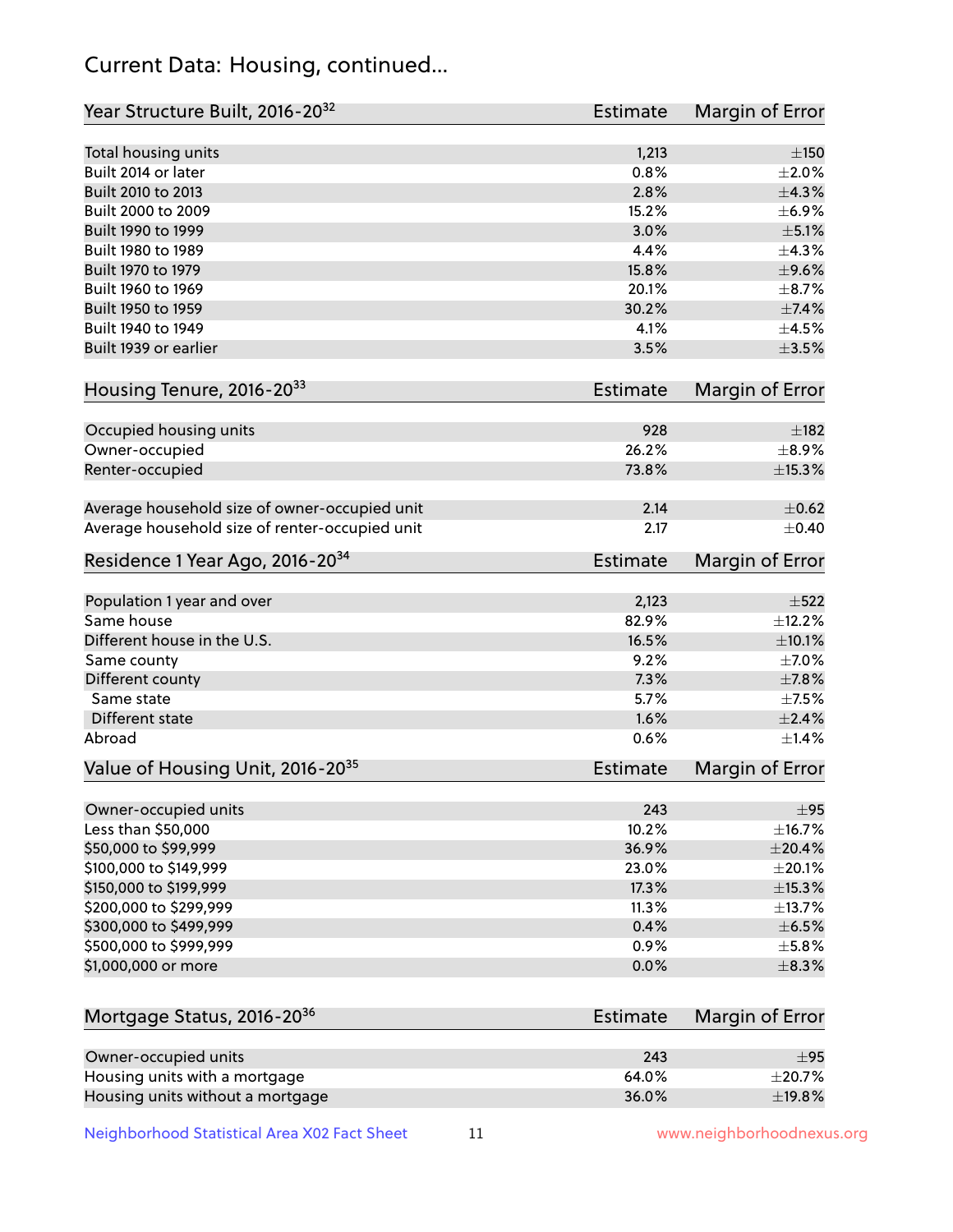# Current Data: Housing, continued...

| Selected Monthly Owner Costs, 2016-20 <sup>37</sup> | Estimate | Margin of Error |
|-----------------------------------------------------|----------|-----------------|
|                                                     |          |                 |
| Housing units with a mortgage                       | 156      | $\pm$ 79        |
| Less than \$300                                     | 0.0%     | $\pm 10.6\%$    |
| \$300 to \$499                                      | 0.0%     | $\pm 10.6\%$    |
| \$500 to \$999                                      | 33.6%    | ±29.8%          |
| \$1,000 to \$1,499                                  | 57.8%    | $\pm$ 35.5%     |
| \$1,500 to \$1,999                                  | 0.0%     | $\pm$ 7.5%      |
| \$2,000 to \$2,999                                  | 7.6%     | ±14.1%          |
| \$3,000 or more                                     | 1.0%     | ±12.1%          |
|                                                     |          |                 |
| Median (dollars)                                    | \$1,072  | $\pm 65$        |
|                                                     |          |                 |
| Housing units without a mortgage                    | 88       | $\pm$ 59        |
| Less than \$150                                     | 15.6%    | $\pm$ 31.6%     |
| \$150 to \$249                                      | 12.9%    | ±24.7%          |
| \$250 to \$349                                      | 32.5%    | $\pm 30.6\%$    |
| \$350 to \$499                                      | 21.7%    | ±30.8%          |
| \$500 to \$699                                      | 10.5%    | $\pm 25.6\%$    |
| \$700 or more                                       | 6.7%     | ±38.6%          |
|                                                     |          |                 |
| Median (dollars)                                    | \$313    | $\pm$ 59        |

| Selected Monthly Owner Costs as a Percentage of | <b>Estimate</b> | Margin of Error |
|-------------------------------------------------|-----------------|-----------------|
| Household Income, 2016-20 <sup>38</sup>         |                 |                 |
|                                                 |                 |                 |
| Housing units with a mortgage <sup>39</sup>     | 156             | $\pm$ 88        |
| Less than 20.0 percent                          | 44.4%           | $\pm$ 31.5%     |
| 20.0 to 24.9 percent                            | 16.4%           | $\pm$ 17.9%     |
| 25.0 to 29.9 percent                            | 9.2%            | $\pm$ 13.3%     |
| 30.0 to 34.9 percent                            | 0.0%            | $\pm$ 7.5%      |
| 35.0 percent or more                            | 30.0%           | $\pm$ 24.9%     |
|                                                 |                 |                 |
| Housing units without a mortgage <sup>40</sup>  | 88              | $\pm$ 67        |
| Less than 10.0 percent                          | 74.5%           | $\pm 20.4\%$    |
| 10.0 to 14.9 percent                            | 13.4%           | $\pm$ 22.4%     |
| 15.0 to 19.9 percent                            | 10.0%           | $\pm$ 18.7%     |
| 20.0 to 24.9 percent                            | $0.0\%$         | $\pm$ 13.3%     |
| 25.0 to 29.9 percent                            | 0.0%            | ±13.3%          |
| 30.0 to 34.9 percent                            | 2.0%            | $\pm$ 15.8%     |
| 35.0 percent or more                            | $0.0\%$         | $\pm 23.0\%$    |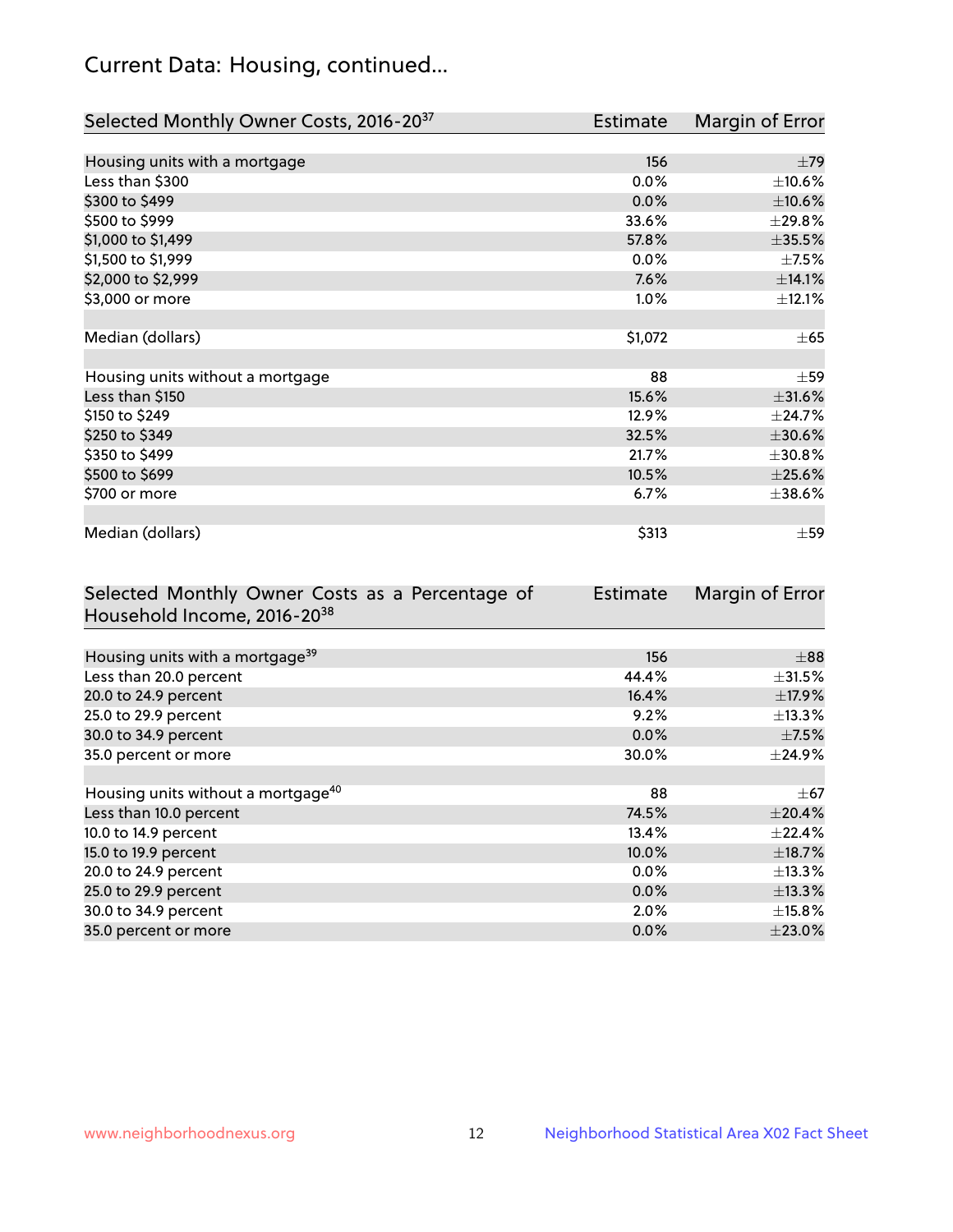# Current Data: Housing, continued...

| Gross Rent, 2016-20 <sup>41</sup>               | <b>Estimate</b> | Margin of Error |
|-------------------------------------------------|-----------------|-----------------|
|                                                 |                 |                 |
| Occupied units paying rent                      | 683             | $\pm$ 195       |
| Less than \$200                                 | 6.5%            | ±10.2%          |
| \$200 to \$499                                  | 20.0%           | ±12.4%          |
| \$500 to \$749                                  | 21.4%           | $\pm$ 13.1%     |
| \$750 to \$999                                  | 18.7%           | ±12.2%          |
| \$1,000 to \$1,499                              | 26.2%           | ±11.8%          |
| \$1,500 to \$1,999                              | 7.3%            | $\pm$ 7.7%      |
| \$2,000 or more                                 | 0.0%            | ±3.4%           |
| Median (dollars)                                | \$800           | ±132            |
|                                                 |                 |                 |
| No rent paid                                    | $\overline{2}$  | ±12             |
|                                                 |                 |                 |
| Gross Rent as a Percentage of Household Income, | <b>Estimate</b> | Margin of Error |
| $2016 - 20^{42}$                                |                 |                 |
|                                                 |                 |                 |
| Occupied units paying rent <sup>43</sup>        | 657             | $\pm 201$       |
| Less than 15.0 percent                          | 8.4%            | $\pm$ 6.8%      |
| 15.0 to 19.9 percent                            | 7.1%            | $\pm$ 6.9%      |
| 20.0 to 24.9 percent                            | 13.1%           | ±13.2%          |
| 25.0 to 29.9 percent                            | 6.5%            | $\pm$ 10.4%     |
| 30.0 to 34.9 percent                            | 10.9%           | $\pm$ 9.7%      |
| 35.0 percent or more                            | 54.0%           | ±12.2%          |

# Current Data: Transportation

| Commuting to Work, 2016-20 <sup>44</sup>  | Estimate | Margin of Error |
|-------------------------------------------|----------|-----------------|
|                                           |          |                 |
| Workers 16 years and over                 | 826      | $\pm 271$       |
| Car, truck, or van - drove alone          | 54.5%    | $\pm$ 15.1%     |
| Car, truck, or van - carpooled            | 2.4%     | $\pm$ 3.4%      |
| Public transportation (excluding taxicab) | 33.5%    | $\pm$ 16.1%     |
| Walked                                    | 3.0%     | $\pm$ 4.2%      |
| Other means                               | 3.7%     | $\pm$ 11.1%     |
| Worked at home                            | 2.9%     | $\pm$ 4.9%      |
|                                           |          |                 |
| Mean travel time to work (minutes)        | 41.5     | $\pm$ 6.9       |

| Access to a Vehicle, 2016-20 <sup>45</sup> | Estimate | Margin of Error |
|--------------------------------------------|----------|-----------------|
|                                            |          |                 |
| Occupied housing units                     | 928      | $\pm$ 182       |
| No vehicles available                      | 36.7%    | $+9.5%$         |
| 1 vehicle available                        | 38.5%    | ±12.4%          |
| 2 vehicles available                       | 15.4%    | $\pm$ 9.6%      |
| 3 or more vehicles available               | 9.4%     | $+8.5%$         |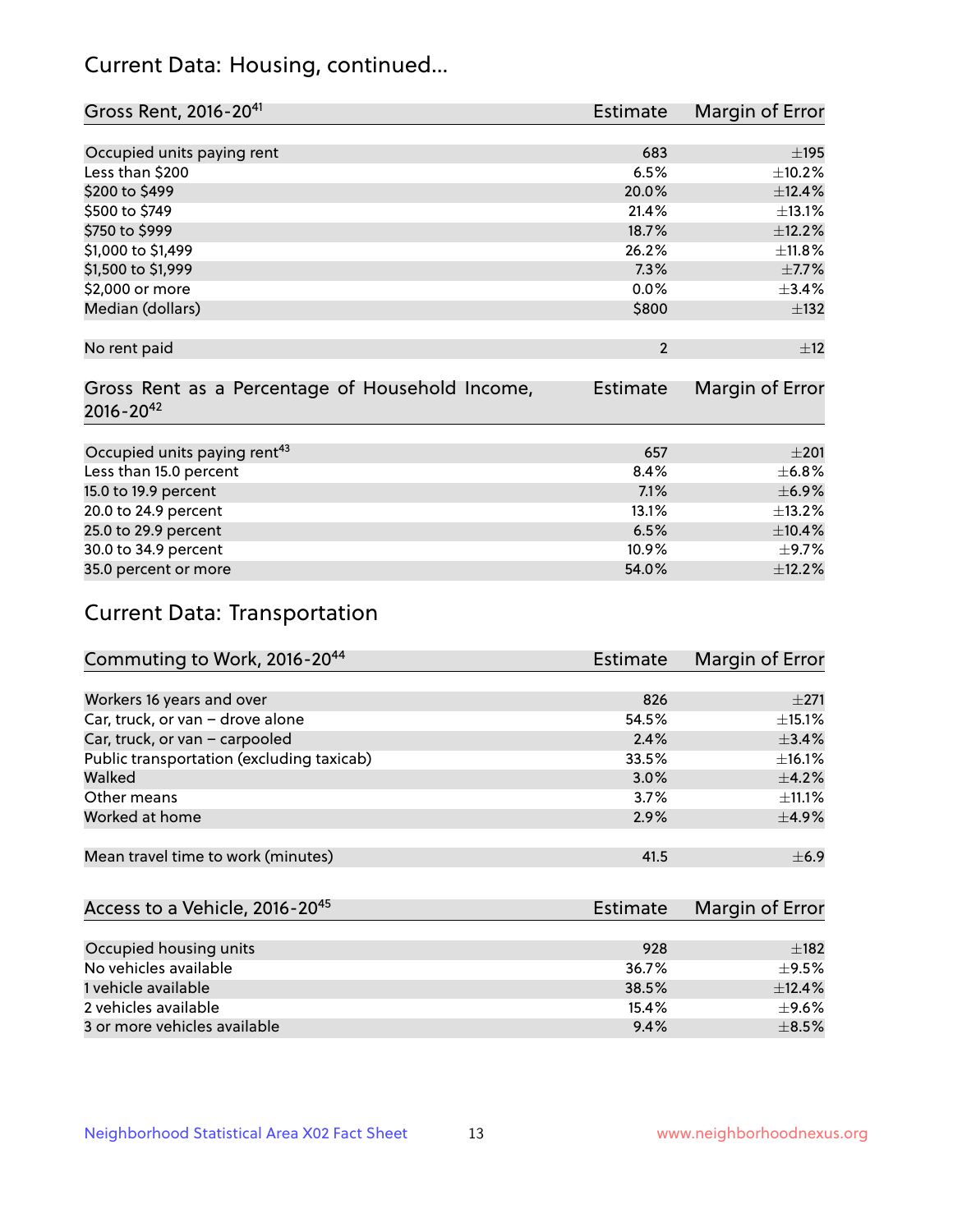# Current Data: Health

| Health Insurance coverage, 2016-2046                    | <b>Estimate</b> | Margin of Error |
|---------------------------------------------------------|-----------------|-----------------|
|                                                         |                 |                 |
| Civilian Noninstitutionalized Population                | 2,078           | $\pm$ 527       |
| With health insurance coverage                          | 79.4%           | $\pm 27.2\%$    |
| With private health insurance coverage                  | 36.1%           | ±6.8%           |
| With public health coverage                             | 48.4%           | $\pm$ 7.8%      |
| No health insurance coverage                            | 20.6%           | $\pm$ 9.6%      |
| Civilian Noninstitutionalized Population Under 19 years | 474             | $\pm$ 474       |
| No health insurance coverage                            | 5.7%            | $\pm$ 8.5%      |
|                                                         |                 |                 |
| Civilian Noninstitutionalized Population 19 to 64 years | 1,249           | $\pm$ 344       |
| In labor force:                                         | 893             | $\pm 284$       |
| Employed:                                               | 823             | $\pm 275$       |
| With health insurance coverage                          | 68.4%           | ±12.6%          |
| With private health insurance coverage                  | 60.8%           | ±13.4%          |
| With public coverage                                    | 8.7%            | $\pm$ 7.2%      |
| No health insurance coverage                            | 31.6%           | ±17.4%          |
|                                                         |                 |                 |
| Unemployed:                                             | 69              | $\pm 275$       |
| With health insurance coverage                          | 62.3%           | ±6.8%           |
| With private health insurance coverage                  | 2.6%            | $\pm$ 17.1%     |
| With public coverage                                    | 59.7%           | ±14.1%          |
| No health insurance coverage                            | 37.7%           | ±33.9%          |
|                                                         |                 |                 |
| Not in labor force:                                     | 356             | $\pm$ 187       |
| With health insurance coverage                          | 70.7%           | ±25.3%          |
| With private health insurance coverage                  | 24.7%           | ±18.8%          |
| With public coverage                                    | 51.1%           | ±20.3%          |
| No health insurance coverage                            | 29.3%           | $\pm 20.0\%$    |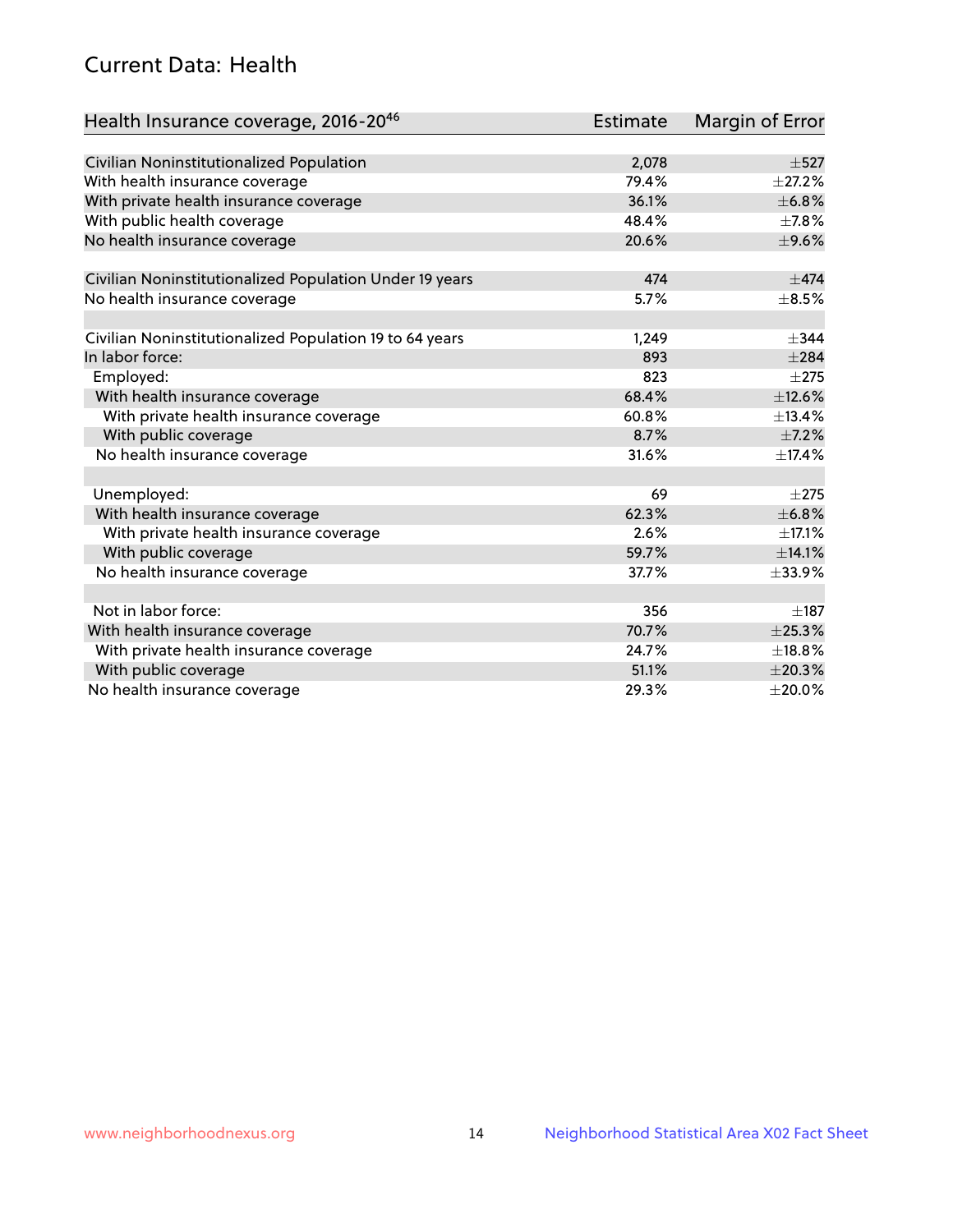#### Notes:

- 1. Source: U.S. Census Bureau, Decennial Census 2000, SF1 tables P8, P12; American Community Survey, tables B01001, B03002
- 2. This category includes Pacific Islanders, Native Americans and Alaska Natives, people who identify as some other race, and those who identify as bi/multi racial.
- 3. Source: U.S. Census Bureau, Decennial Census 2000, SF1 tables P15, P16, P18, P19; American Community Survey, tables B11001, B11005, B11003
- 4. Source: U.S. Census Bureau, Decennial Census 2000, SF3 table P37; American Community Survey, table B15002
- 5. Source: U.S. Census Bureau, Longitudinal Employer-Household Dynamics Residential Area Characteristics, Table JT01 (Primary Jobs); Workplace Area Characteristics, Table JT00 (All Jobs)
- 6. Source: U.S. Census Bureau, Decennial Census 2000, SF3 tables P52, P87; American Community Survey, tables B19001, B17001
- 7. Source: U.S. Census Bureau, Decennial Census 2000, SF1 tables H3, H4; American Community Survey, tables B25002, B25009
- 8. Source: U.S. Census Bureau, Decennial Census 2000, SF3 table H44; American Community Survey, tables B25044
- 9. Source: Atlanta Police Department, COBRA; U.S. Census Bureau, American Community Survey, table B01001
- 10. Source: U.S. Census Bureau, American Community Survey, table B01001
- 11. Source: U.S. Census Bureau, American Community Survey, table B03002
- 12. Source: U.S. Census Bureau, American Community Survey, table B05002
- 13. Source: U.S. Census Bureau, American Community Survey, table B05003
- 14. Source: U.S. Census Bureau, American Community Survey, tables B19001, B19025, B19051, B19061, B19055, B19065, B19059, B19069, B19056, B19066, B19057, B19067, B22001, B19101, B19127
- 15. Source: U.S. Census Bureau, American Community Survey, tables B19201, B19214, B20017, B19313
- 16. Source: U.S. Census Bureau, American Community Survey, table B17010
- 17. Source: U.S. Census Bureau, American Community Survey, tables B17001, B17006, B17021, B17007. Table totals may be lower than the total population, as they are based on the population for whom poverty status is determined.
- 18. Source: U.S. Census Bureau, American Community Survey, B17001H, B17001B, B17001D, B17001I. Table totals may be lower than the total population, as they are based on the population for whom poverty status is determined.
- 19. Source: U.S. Census Bureau, American Community Survey, tables B23001, B23008
- 20. Source: U.S. Census Bureau, American Community Survey, table C24030
- 21. Source: U.S. Census Bureau, American Community Survey, table C24010
- 22. Source: U.S. Census Bureau, American Community Survey, table B24080
- 23. Source: U.S. Census Bureau, Longitudinal Employer-Household Dynamics Origin-Destination Data, Tables JT00 Main and JT00 Aux
- 24. Source: U.S. Census Bureau, Longitudinal Employer-Household Dynamics Origin-Destination Data, Tables JT00 Main and JT00 Aux
- 25. Source: U.S. Census Bureau, Longitudinal Employer-Household Dynamics Origin-Destination Data, Tables JT00 Main and JT00 Aux
- 26. Source: U.S. Census Bureau, Longitudinal Employer-Household Dynamics Origin-Destination Data, Tables JT00 Main and JT00 Aux
- 27. Source: U.S. Census Bureau, American Community Survey, table B14001
- 28. Source: U.S. Census Bureau, American Community Survey, table B15002
- 29. Source: U.S. Census Bureau, American Community Survey, tables B11001, B11003, B11007, B11005, B09019
- 30. Source: U.S. Census Bureau, American Community Survey, tables B25002, B25003, B25004
- 31. Source: U.S. Census Bureau, American Community Survey, table B25024
- 32. Source: U.S. Census Bureau, American Community Survey, table B25034
- 33. Source: U.S. Census Bureau, American Community Survey, tables B25009, B25008, B25003
- 34. Source: U.S. Census Bureau, American Community Survey, table B07003
- 35. Source: U.S. Census Bureau, American Community Survey, table B25075. This value is self-reported and may differ from home values as determined by the County Tax Assessor.
- 36. Source: U.S. Census Bureau, American Community Survey, table B25081
- 37. Source: U.S. Census Bureau, American Community Survey, table B25087
- 38. Source: U.S. Census Bureau, American Community Survey, table B25091
- 39. Excludes units where Selected Monthly Owner Costs as a Percentage of Income cannot be computed.
- 40. Excludes units where Selected Monthly Owner Costs as a Percentage of Income cannot be computed.
- 41. Source: U.S. Census Bureau, American Community Survey, table B25063
- 42. Source: U.S. Census Bureau, American Community Survey, table B25070
- 43. Excludes units where Gross Rent as a Percentage of Income cannot be computed.
- 44. Source: U.S. Census Bureau, American Community Survey, tables B08101, B08013
- 45. Source: U.S. Census Bureau, American Community Survey, table B25044
- 46. Source: U.S. Census Bureau, American Community Survey, tables B18135, B27011

The dagger (†) symbol denotes values that cannot be computed.